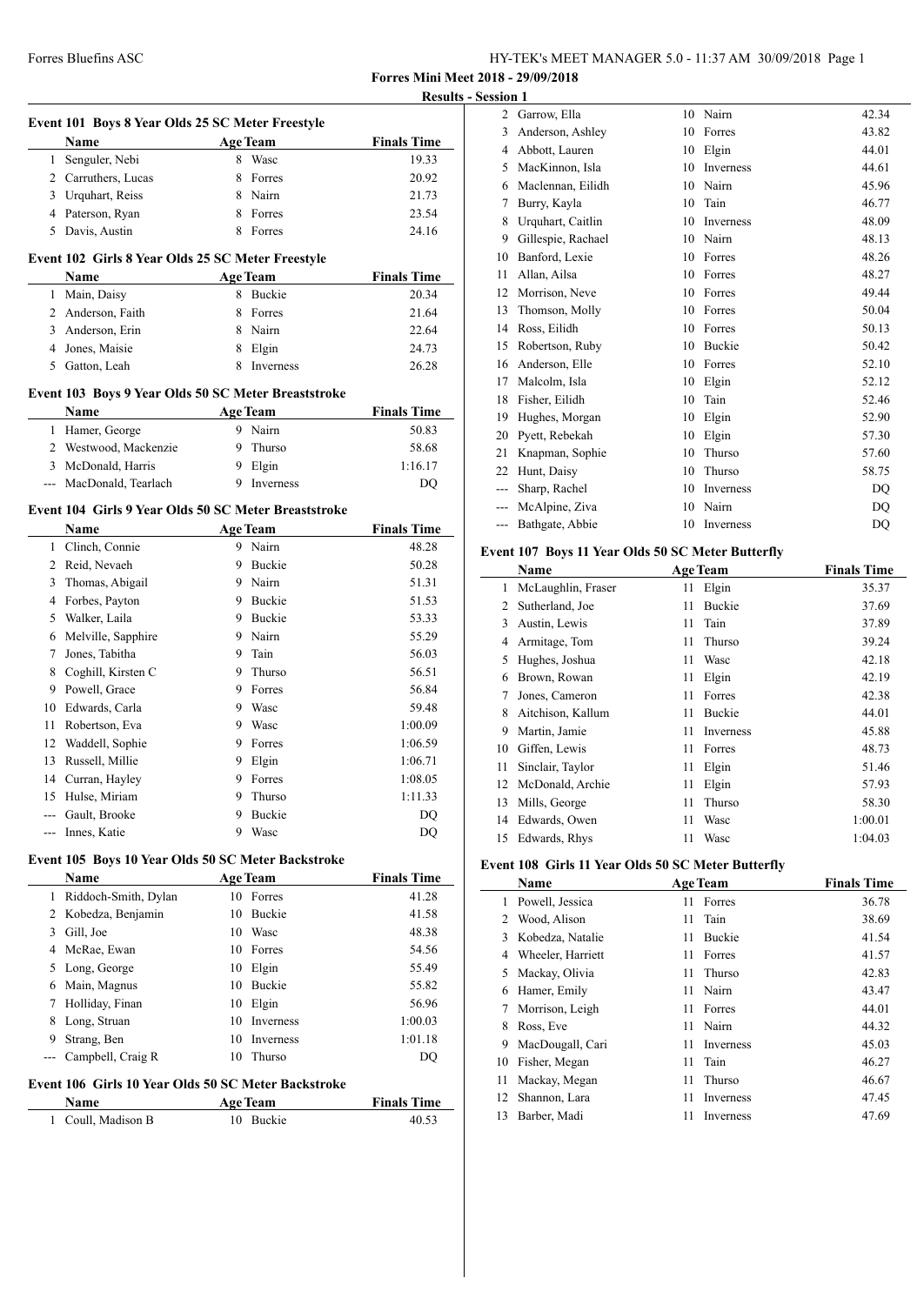| HY-TEK's MEET MANAGER 5.0 - 11:37 AM 30/09/2018 Page 2 |  |
|--------------------------------------------------------|--|
|--------------------------------------------------------|--|

**Forres Mini Meet 2018 - 29/09/2018**

| (Event 108 Girls 11 Year Olds 50 SC Meter Butterfly) |                                                      |                 |                     |                    |
|------------------------------------------------------|------------------------------------------------------|-----------------|---------------------|--------------------|
|                                                      | Name                                                 | <b>Age Team</b> |                     | <b>Finals Time</b> |
|                                                      | 14 Rodden, Macey                                     |                 | 11 Nairn            | 47.89              |
|                                                      | 15 Gallacher, Rachel                                 | 11              | Forres              | 48.46              |
|                                                      | 16 Munro, Laina                                      | 11 -            | Tain                | 49.56              |
|                                                      | 17 MacPherson, Jessica                               |                 | 11 Nairn            | 51.01              |
|                                                      |                                                      |                 |                     |                    |
|                                                      | 18 Craigie, Chloe                                    | 11 -            | Thurso              | 51.35              |
|                                                      | 19 Mackinnon, Olivia                                 |                 | 11 Tain             | 51.40              |
|                                                      | 20 Sleigh, Isabella                                  |                 | 11 Forres           | 57.96              |
|                                                      | 21 Goldie, Ava                                       |                 | 11 Inverness        | 59.56              |
|                                                      | Event 109 Boys 8 Year Olds 25 SC Meter Butterfly     |                 |                     |                    |
|                                                      | Name                                                 |                 | <b>Age Team</b>     | <b>Finals Time</b> |
| 1                                                    | Urquhart, Reiss                                      |                 | 8 Nairn             | 27.87              |
|                                                      | Event 110 Girls 8 Year Olds 25 SC Meter Butterfly    |                 |                     |                    |
|                                                      | Name                                                 | <b>Age Team</b> |                     | <b>Finals Time</b> |
|                                                      | 1 Main, Daisy                                        |                 | 8 Buckie            | 23.76              |
|                                                      | 2 Anderson, Faith                                    |                 | 8 Forres            | 25.15              |
|                                                      | 3 Anderson, Erin                                     |                 | 8 Nairn             | 27.16              |
|                                                      | Event 111 Boys 9 Year Olds 50 SC Meter Freestyle     |                 |                     |                    |
|                                                      | Name                                                 |                 | <b>Age Team</b>     | <b>Finals Time</b> |
|                                                      | 1 Hamer, George                                      |                 | 9 Nairn             | 37.17              |
|                                                      | 2 Armitage, Jed                                      | 9               | Thurso              | 38.24              |
|                                                      | 3 Westwood, Mackenzie                                |                 | 9 Thurso            | 41.22              |
|                                                      | 4 MacDonald, Tearlach                                |                 | 9 Inverness         | 45.81              |
|                                                      |                                                      |                 |                     |                    |
|                                                      | 5 Armitage, Max R                                    |                 | 9 Thurso            | 46.02              |
|                                                      | 6 McDonald, Harris                                   |                 | 9 Elgin             | 58.34              |
|                                                      | Event 112 Girls 9 Year Olds 50 SC Meter Freestyle    |                 |                     |                    |
|                                                      | Name                                                 |                 | <b>Age Team</b>     | <b>Finals Time</b> |
|                                                      |                                                      |                 |                     |                    |
|                                                      | 1 Reid, Nevaeh                                       |                 | 9 Buckie            | 37.71              |
|                                                      |                                                      |                 | 9 Nairn             |                    |
|                                                      | *2 Thomas, Abigail                                   |                 |                     | 39.31              |
|                                                      | *2 Clinch, Connie                                    |                 | 9 Nairn             | 39.31              |
|                                                      | 4 Jones, Tabitha                                     |                 | 9 Tain              | 40.87              |
|                                                      | 5 Forbes, Payton                                     |                 | 9 Buckie            | 42.17              |
|                                                      | 6 Powell, Grace                                      |                 | 9 Forres            | 42.81              |
|                                                      | 7 Robertson, Niamh                                   |                 | 9 Nairn             | 43.19              |
|                                                      | 8 Gault, Brooke                                      |                 | 9 Buckie            | 44.01              |
|                                                      | 9 Melville, Sapphire                                 |                 | 9 Nairn             | 46.08              |
| 10                                                   | Walker, Laila                                        | 9               | Buckie              | 46.31              |
| 11                                                   | Coghill, Kirsten C                                   | 9               | Thurso              | 47.94              |
|                                                      | 12 Robertson, Eva                                    | 9.              | Wasc                | 49.64              |
|                                                      |                                                      | 9.              | Thurso              |                    |
|                                                      | 13 Norburn, Cerys L                                  |                 |                     | 50.05              |
|                                                      | 14 Hulse, Miriam                                     | 9               | Thurso              | 51.99              |
|                                                      | 15 Edwards, Carla                                    | 9.              | Wasc                | 52.32              |
| 16                                                   | Waddell, Sophie                                      | 9               | Forres              | 53.02              |
| 17                                                   | Innes, Katie                                         | 9               | Wasc                | 53.43              |
| 18                                                   | Russell, Millie                                      | 9               | Elgin               | 56.34              |
|                                                      | 19 Curran, Hayley                                    | 9               | Forres              | 1:01.52            |
|                                                      | Event 113 Boys 10 Year Olds 50 SC Meter Breaststroke |                 |                     |                    |
|                                                      | Name                                                 | <b>Age Team</b> |                     | <b>Finals Time</b> |
|                                                      |                                                      |                 | 10 Forres           | 49.31              |
|                                                      | 1 Riddoch-Smith, Dylan                               |                 |                     |                    |
|                                                      | 2 Kobedza, Benjamin                                  | 10              | Buckie              | 49.41              |
| 3                                                    | Gill, Joe                                            |                 | 10 Wasc             | 50.93              |
|                                                      | 4 Main, Magnus                                       | 10              | Buckie              | 57.40              |
| 5<br>6                                               | Campbell, Craig R<br>Long, Struan                    | 10<br>10        | Thurso<br>Inverness | 1:00.28<br>1:07.77 |

|              | <b>Results - Session 1</b> |                                                       |    |                  |                    |
|--------------|----------------------------|-------------------------------------------------------|----|------------------|--------------------|
|              | 7                          | Holliday, Finan                                       | 10 | Elgin            | 1:07.80            |
| 'im <u>e</u> | 8                          | Long, George                                          | 10 | Elgin            | 1:08.72            |
| 7.89         | ---                        | Strang, Ben                                           | 10 | Inverness        | DO                 |
| 3.46<br>9.56 |                            | Event 114 Girls 10 Year Olds 50 SC Meter Breaststroke |    |                  |                    |
| 1.01         |                            | Name                                                  |    | <b>Age Team</b>  | <b>Finals Time</b> |
| 1.35         | $\mathbf{1}$               | Abbott, Lauren                                        |    | 10 Elgin         | 48.51              |
| 1.40         | 2                          | Coull, Madison B                                      | 10 | Buckie           | 49.00              |
|              | 3                          | Sharp, Rachel                                         | 10 | Inverness        | 49.68              |
|              | 4                          | Garrow, Ella                                          | 10 | Nairn            | 49.98              |
|              | 5                          | MacKinnon, Isla                                       | 10 | <b>Inverness</b> | 51.15              |
|              | 6                          | Banford, Lexie                                        | 10 | Forres           | 53.93              |
|              | 7                          | Gillespie, Rachael                                    | 10 | Nairn            | 53.99              |
|              | *8                         | Schulz, Annabelle                                     | 10 | Nairn            | 54.34              |
|              | $*8$                       | McAlpine, Ziva                                        | 10 | Nairn            | 54.34              |
|              | 10                         | Urquhart, Caitlin                                     | 10 | Inverness        | 55.98              |
|              | 11                         | Hughes, Morgan                                        | 10 | Elgin            | 56.15              |
|              | 12                         | Ross, Eilidh                                          | 10 | Forres           | 56.33              |
|              | 13                         | Robertson, Ruby                                       | 10 | <b>Buckie</b>    | 57.03              |
|              | 14                         | Morrison, Neve                                        | 10 | Forres           | 57.33              |
|              | 15                         | Burry, Kayla                                          | 10 | Tain             | 57.35              |
|              | 16                         | Thomson, Molly                                        | 10 | Forres           | 57.81              |
|              | 17                         | Malcolm, Isla                                         | 10 | Elgin            | 57.94              |
|              | 18                         | Anderson, Ashley                                      | 10 | Forres           | 59.78              |
|              | 19                         | Anderson, Elle                                        | 10 | Forres           | 1:01.73            |
|              | 20                         | Bathgate, Abbie                                       | 10 | Inverness        | 1:09.28            |
|              | 21                         | Knapman, Sophie                                       | 10 | Thurso           | 1:14.13            |
|              | ---                        | Fisher, Eilidh                                        | 10 | Tain             | DO                 |

| 39.31 | --- Allan, Ailsa                                   | Forres          | DO                 |
|-------|----------------------------------------------------|-----------------|--------------------|
| 39.31 |                                                    |                 |                    |
| 40.87 | Event 115 Boys 11 Year Olds 50 SC Meter Backstroke |                 |                    |
| 42.17 | <b>Name</b>                                        | <b>Age Team</b> | <b>Finals Time</b> |
| 42.81 | 1 McLaughlin, Fraser                               | 11 Elgin        | 38.07              |

| 1  | McLaughlin, Fraser   | 11 | Elgin     | 38.U/ |
|----|----------------------|----|-----------|-------|
| 2  | Armitage, Tom        | 11 | Thurso    | 39.32 |
| 3  | Sutherland, Joe      | 11 | Buckie    | 40.23 |
| 4  | Austin, Lewis        | 11 | Tain      | 40.31 |
| 5  | Aitchison, Kallum    | 11 | Buckie    | 41.37 |
| 6  | Hughes, Joshua       | 11 | Wasc      | 42.13 |
| 7  | Brown, Rowan         | 11 | Elgin     | 42.53 |
| 8  | Jones, Cameron       | 11 | Forres    | 42.54 |
| 9  | Martin, Jamie        | 11 | Inverness | 43.76 |
| 10 | Giffen, Lewis        | 11 | Forres    | 45.63 |
| 11 | Sinclair, Taylor     | 11 | Elgin     | 49.03 |
| 12 | Mahomoodally, Ridwan | 11 | Inverness | 50.33 |
| 13 | Almadin, Miguel      | 11 | Inverness | 52.00 |
| 14 | McDonald, Archie     | 11 | Elgin     | 52.96 |
| 15 | Edwards, Owen        | 11 | Wasc      | 56.94 |
|    | Edwards, Rhys        | 11 | Wasc      | DO    |
|    | Mills, George        | 11 | Thurso    | DQ    |

--- Maclennan, Eilidh 10 Nairn 10 DQ<br>--- Urquhart, Maiya 10 Nairn 10 DQ<br>--- Hunt, Daisy 10 Thurso DQ --- Urquhart, Maiya 10 Nairn DQ --- Hunt, Daisy 10 Thurso DQ --- Pyett, Rebekah 10 Elgin DQ

**Finals Time** 

### **Event 116 Girls 11 Year Olds 50 SC Meter Backstroke**

| <b>Name</b>       | <b>Age Team</b> | <b>Finals Time</b> |
|-------------------|-----------------|--------------------|
| 1 Powell, Jessica | 11 Forres       | 39.20              |
| 2 Wood, Alison    | 11 Tain         | 39.65              |
| 3 Hamer, Emily    | 11 Nairn        | 41.58              |